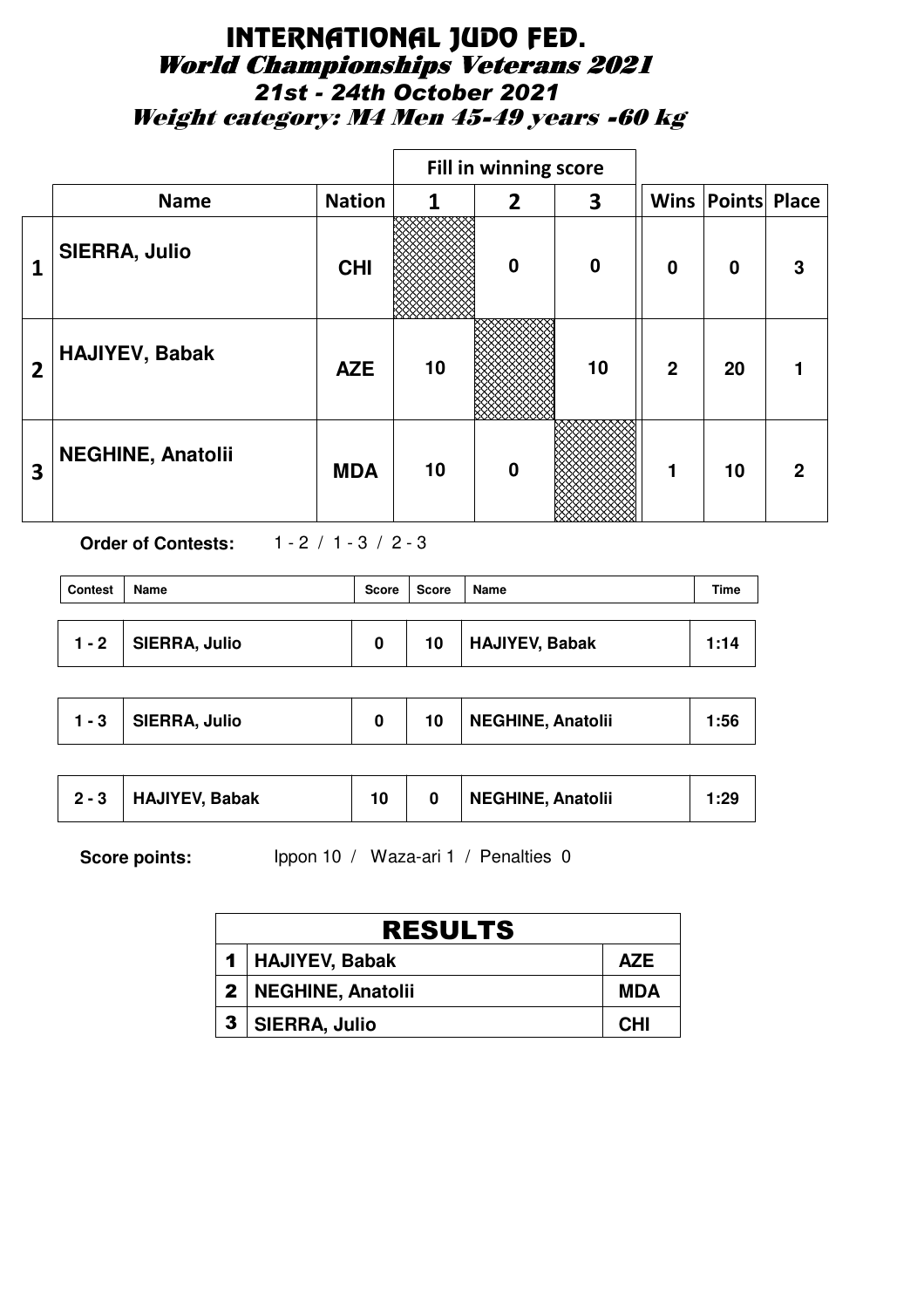## INTERNATIONAL JUDO FED. *World Championships Veterans 2021 21st - 24th October 2021 Weight category: M4 Men 45-49 years -66 kg*

|                |                            |               |                  | <b>Fill in winning score</b> |    |                  |                |               |       |
|----------------|----------------------------|---------------|------------------|------------------------------|----|------------------|----------------|---------------|-------|
|                | <b>Name</b>                | <b>Nation</b> | 1                | $\overline{2}$               | 3  | 4                | <b>Wins</b>    | <b>Points</b> | Place |
| 1              | <b>NABRAKLO, Oleksandr</b> | <b>UKR</b>    |                  | $\mathbf 0$                  | 10 | $\boldsymbol{0}$ | 1              | 10            | 3     |
| $\overline{2}$ | <b>ANTONIO, Nuno</b>       | <b>POR</b>    | 10               |                              | 10 | 1                | 3              | 21            |       |
| 3              | <b>BARBOSA, Marcio</b>     | <b>BRA</b>    | $\boldsymbol{0}$ | $\bf{0}$                     |    | $\bf{0}$         | $\bf{0}$       | 0             | 4     |
| 4              | <b>CALARNOU, Yann</b>      | <b>FRA</b>    | 10               | $\mathbf 0$                  | 10 |                  | $\overline{2}$ | 20            | 2     |

Score points: Ippon 10 / Waza-ari 1 / Penalties 0 **Order of Contests:** 1 - 2, 3 - 4 / 1 - 3, 2 - 4 / 1 - 4, 2 - 3

| <b>Contest</b> | Name                       | <b>Score</b> | <b>Score</b> | Name                   | <b>Time</b> |
|----------------|----------------------------|--------------|--------------|------------------------|-------------|
| $1 - 2$        | <b>NABRAKLO, Oleksandr</b> | 0            | 10           | <b>ANTONIO, Nuno</b>   | 2:53        |
| $3 - 4$        | <b>BARBOSA, Marcio</b>     | 0            | 10           | <b>CALARNOU, Yann</b>  | 0:47        |
| $1 - 3$        | <b>NABRAKLO, Oleksandr</b> | 10           | 0            | <b>BARBOSA, Marcio</b> | 0:55        |
| $2 - 4$        | <b>ANTONIO, Nuno</b>       | 1            | 0            | <b>CALARNOU, Yann</b>  | 3:00        |
| $1 - 4$        | <b>NABRAKLO, Oleksandr</b> | 0            | 10           | <b>CALARNOU, Yann</b>  | 1:57        |
| $2 - 3$        | <b>ANTONIO, Nuno</b>       | 10           | $\bf{0}$     | <b>BARBOSA, Marcio</b> | 2:32        |

|              | <b>RESULTS</b>             |            |  |  |  |  |  |  |  |
|--------------|----------------------------|------------|--|--|--|--|--|--|--|
|              | 1   ANTONIO, Nuno          | <b>POR</b> |  |  |  |  |  |  |  |
|              | 2   CALARNOU, Yann         | FRA        |  |  |  |  |  |  |  |
| $\mathbf{3}$ | <b>NABRAKLO, Oleksandr</b> | UKR        |  |  |  |  |  |  |  |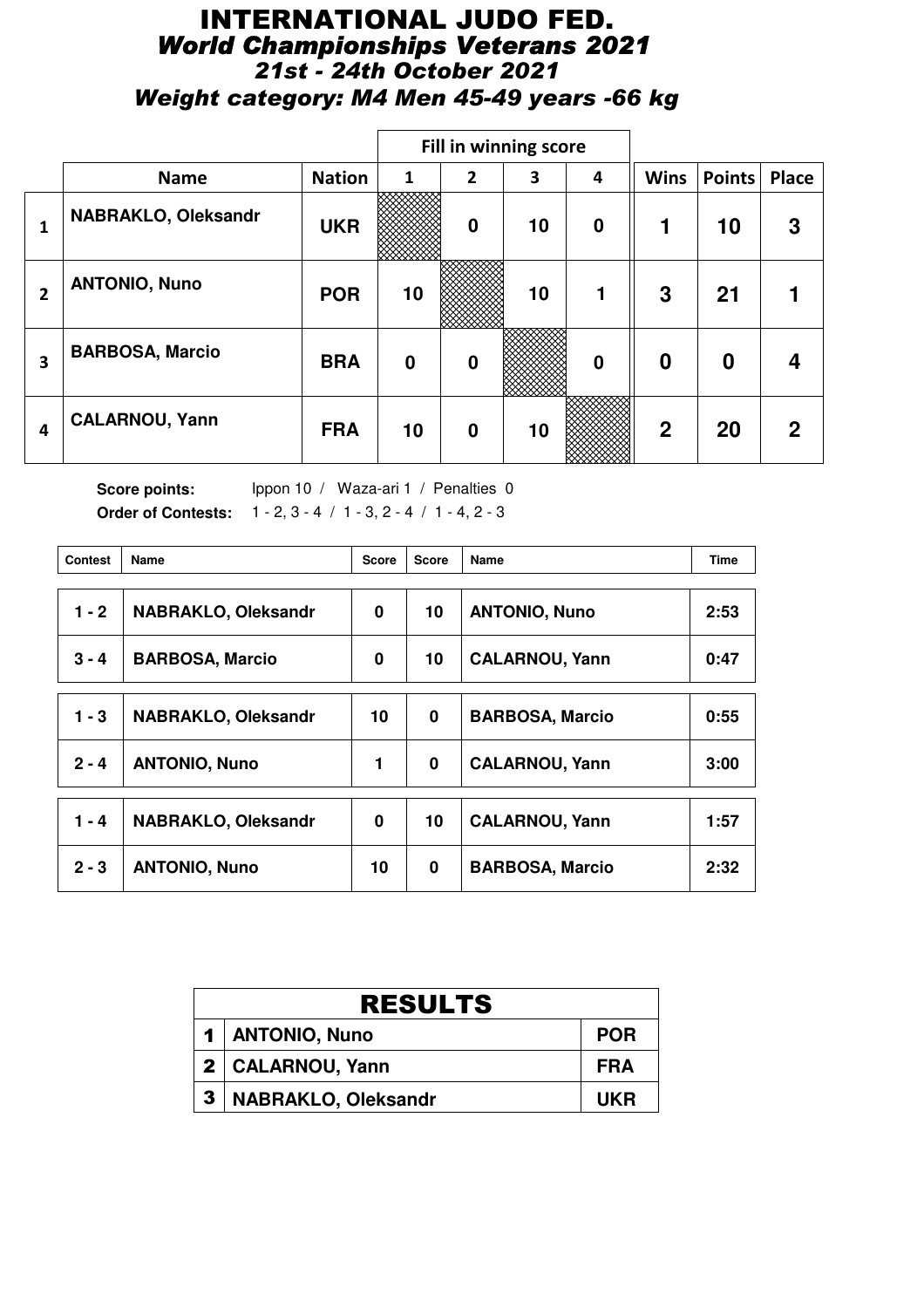# *World Championships Veterans 2021*

*21st - 24th October 2021*

*Weight category: M4 Men 45-49 years -73 kg*



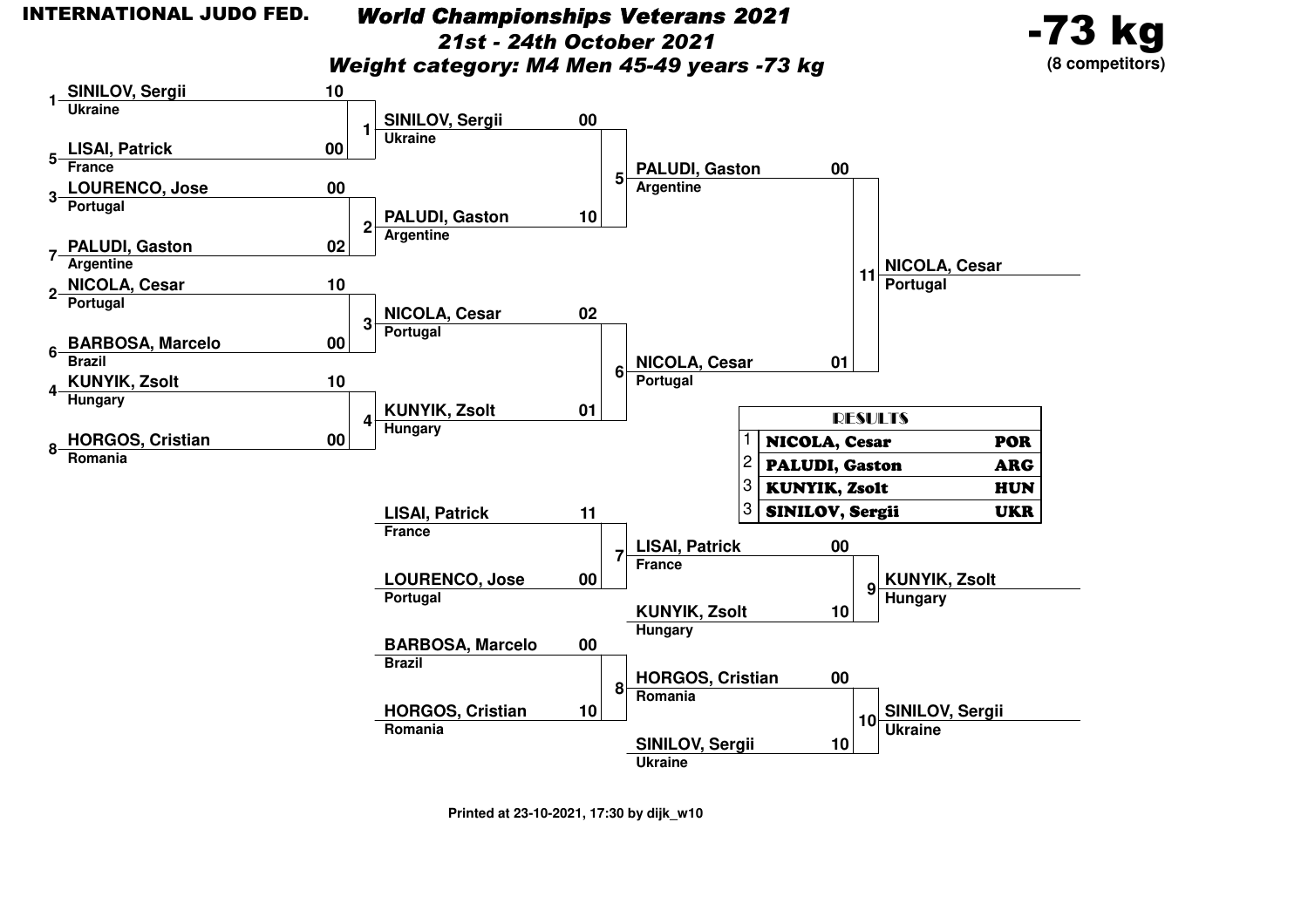## INTERNATIONAL JUDO FED. *World Championships Veterans 2021 21st - 24th October 2021 Weight category: M4 Men 45-49 years -81 kg*

|                |                              |               |              | Fill in winning score |    |          |              |               |              |
|----------------|------------------------------|---------------|--------------|-----------------------|----|----------|--------------|---------------|--------------|
|                | <b>Name</b>                  | <b>Nation</b> | $\mathbf{1}$ | $\overline{2}$        | 3  | 4        | <b>Wins</b>  | <b>Points</b> | <b>Place</b> |
| 1              | KOTCHLAMAZASHVILI, N         | <b>GEO</b>    |              | $\mathbf 0$           | 10 | $\bf{0}$ | 1            | 10            | 3            |
| $\overline{2}$ | <b>GRAU ALVAREZ, Angel L</b> | <b>ESP</b>    | 1            |                       | 10 | 10       | 3            | 21            |              |
| 3              | PASSOS, Rui                  | <b>POR</b>    | 0            | $\mathbf 0$           |    | $\bf{0}$ | 0            | 0             | 4            |
| 4              | <b>KASPRZYK, Dariusz</b>     | <b>POL</b>    | 10           | $\mathbf 0$           | 10 |          | $\mathbf{2}$ | 20            | 2            |

Score points: Ippon 10 / Waza-ari 1 / Penalties 0 **Order of Contests:** 1 - 2, 3 - 4 / 1 - 3, 2 - 4 / 1 - 4, 2 - 3

| <b>Contest</b> | Name                            | <b>Score</b> | <b>Score</b> | Name                            | <b>Time</b> |
|----------------|---------------------------------|--------------|--------------|---------------------------------|-------------|
| $1 - 2$        | KOTCHLAMAZASHVILI, N.           | 0            | 1            | <b>GRAU ALVAREZ, Angel Luis</b> | 3:00        |
| $3 - 4$        | PASSOS, Rui                     | 0            | 10           | <b>KASPRZYK, Dariusz</b>        | 3:38        |
| $1 - 3$        | KOTCHLAMAZASHVILI, N.           | 10           | $\bf{0}$     | PASSOS, Rui                     | 0:00        |
| $2 - 4$        | <b>GRAU ALVAREZ, Angel Luis</b> | 10           | 0            | <b>KASPRZYK, Dariusz</b>        | 2:07        |
| 1 - 4          | KOTCHLAMAZASHVILI, N.           | $\bf{0}$     | 10           | <b>KASPRZYK, Dariusz</b>        | 1:37        |
| $2 - 3$        | <b>GRAU ALVAREZ, Angel Luis</b> | 10           | 0            | PASSOS, Rui                     | 0:01        |

|              | <b>RESULTS</b>               |            |  |  |  |  |  |  |  |
|--------------|------------------------------|------------|--|--|--|--|--|--|--|
|              | 1   GRAU ALVAREZ, Angel Luis | <b>ESP</b> |  |  |  |  |  |  |  |
|              | 2   KASPRZYK, Dariusz        | <b>POL</b> |  |  |  |  |  |  |  |
| $\mathbf{3}$ | KOTCHLAMAZASHVILI, Nugzar    | <b>GEO</b> |  |  |  |  |  |  |  |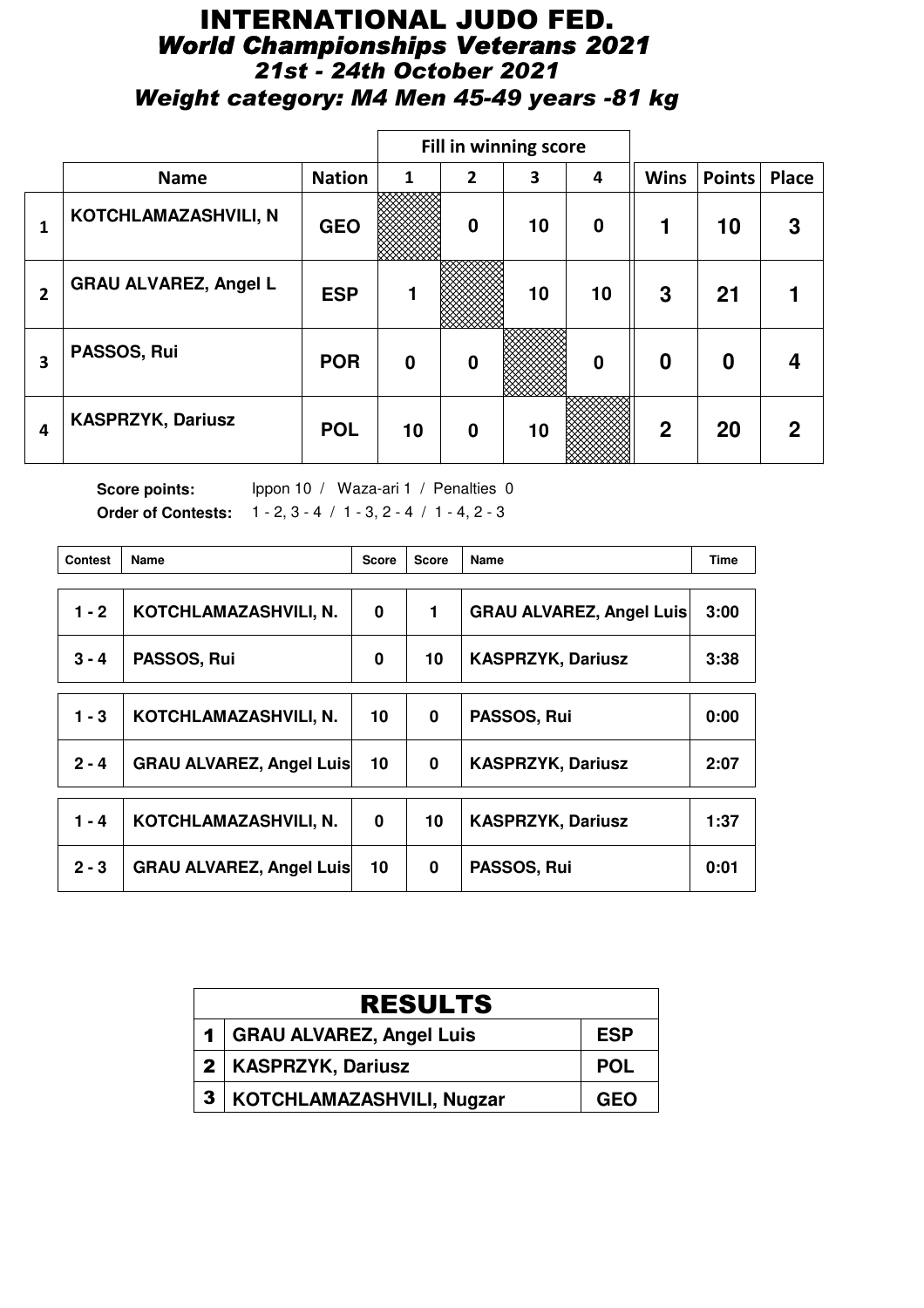### *World Championships Veterans 202121st - 24th October 2021*

*Weight category: M4 Men 45-49 years -90 kg*



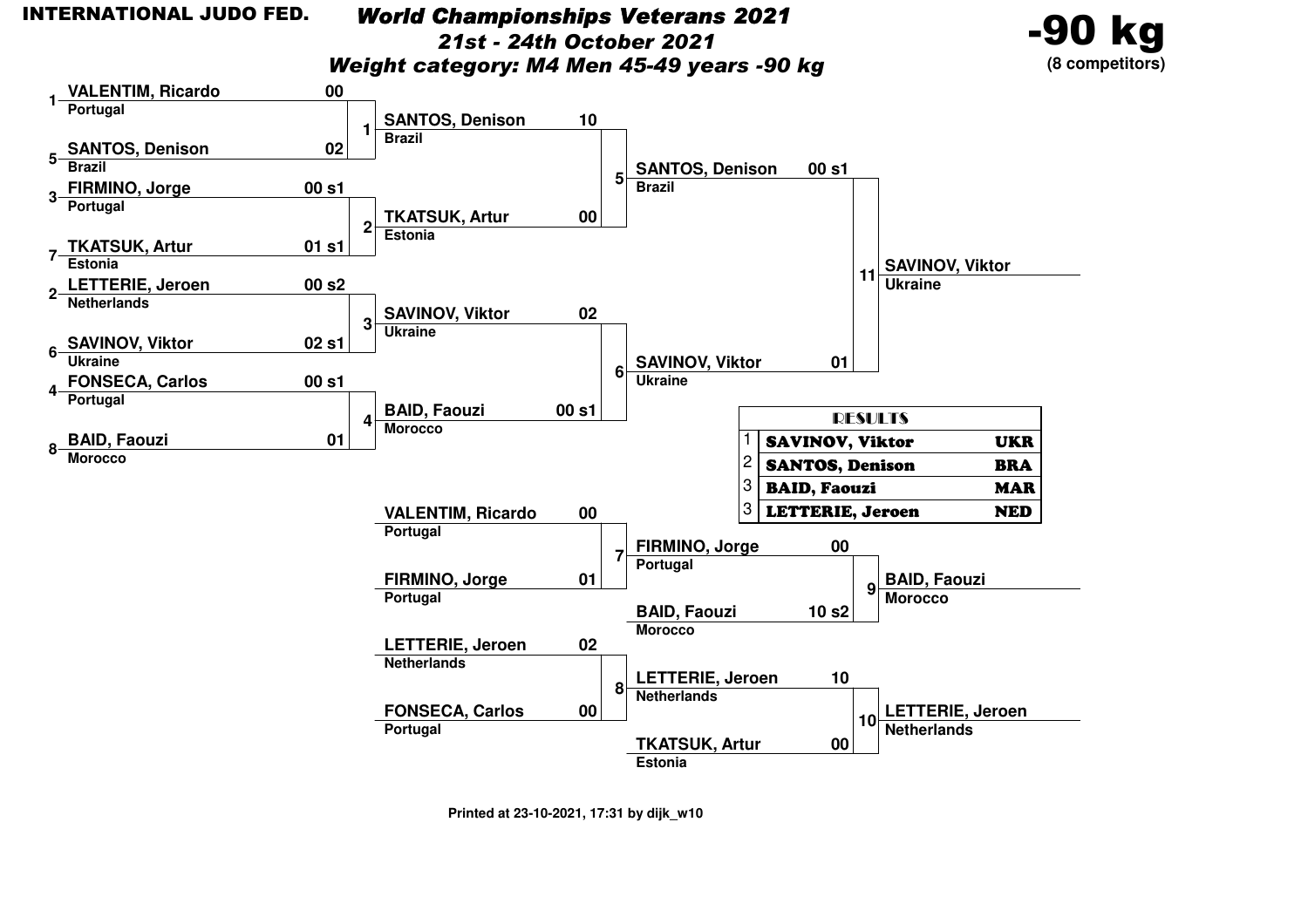#### INTERNATIONAL JUDO FED.

#### *World Championships Veterans 2021*

*21st - 24th October 2021*

-100 kg

*Weight category: M4 Men 45-49 years -100 kg*

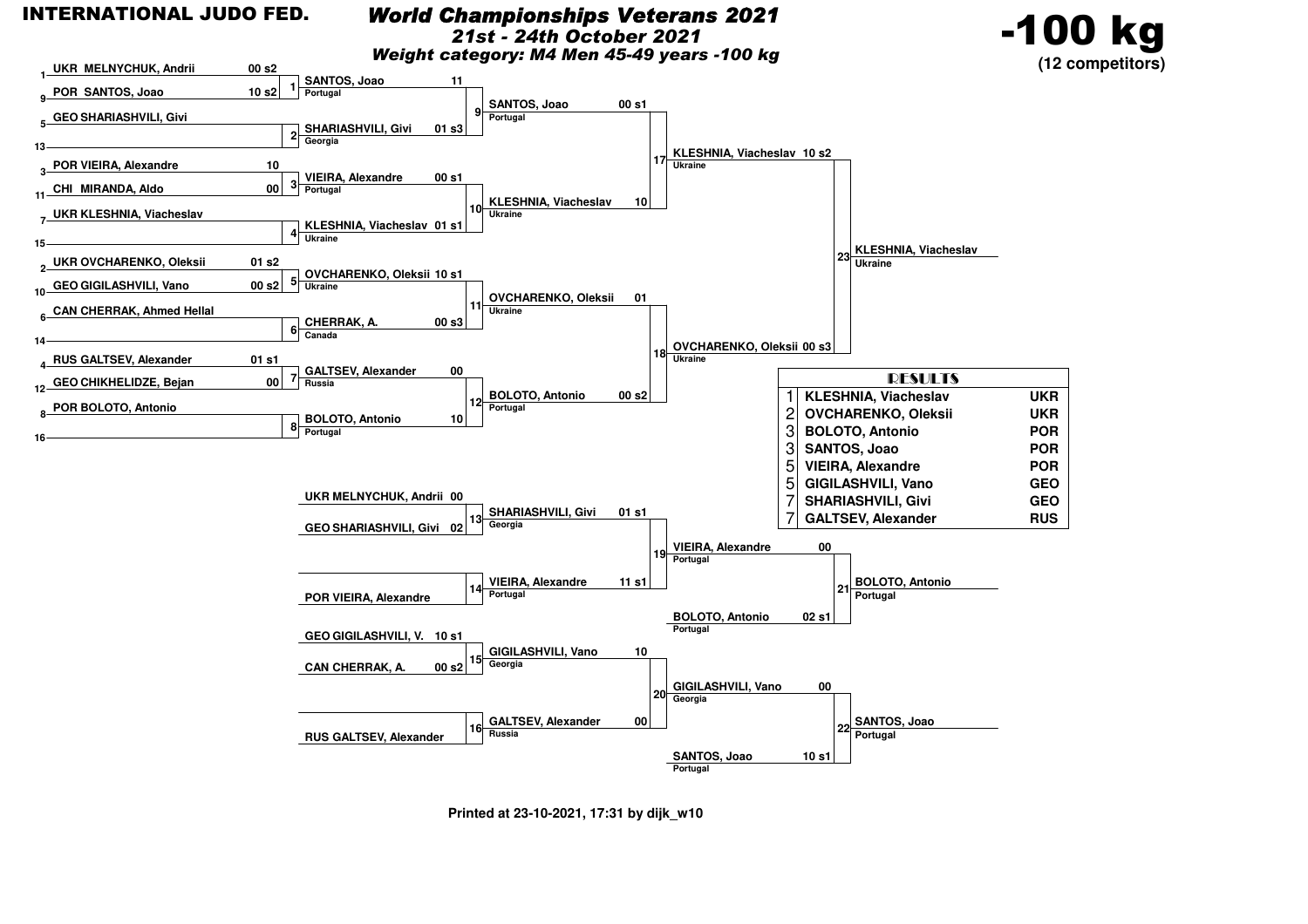#### INTERNATIONAL JUDO FED.

### *World Championships Veterans 202121st - 24th October 2021*

+100 kg

**(6 competitors)**

*Weight category: M4 Men 45-49 years +100 kg*

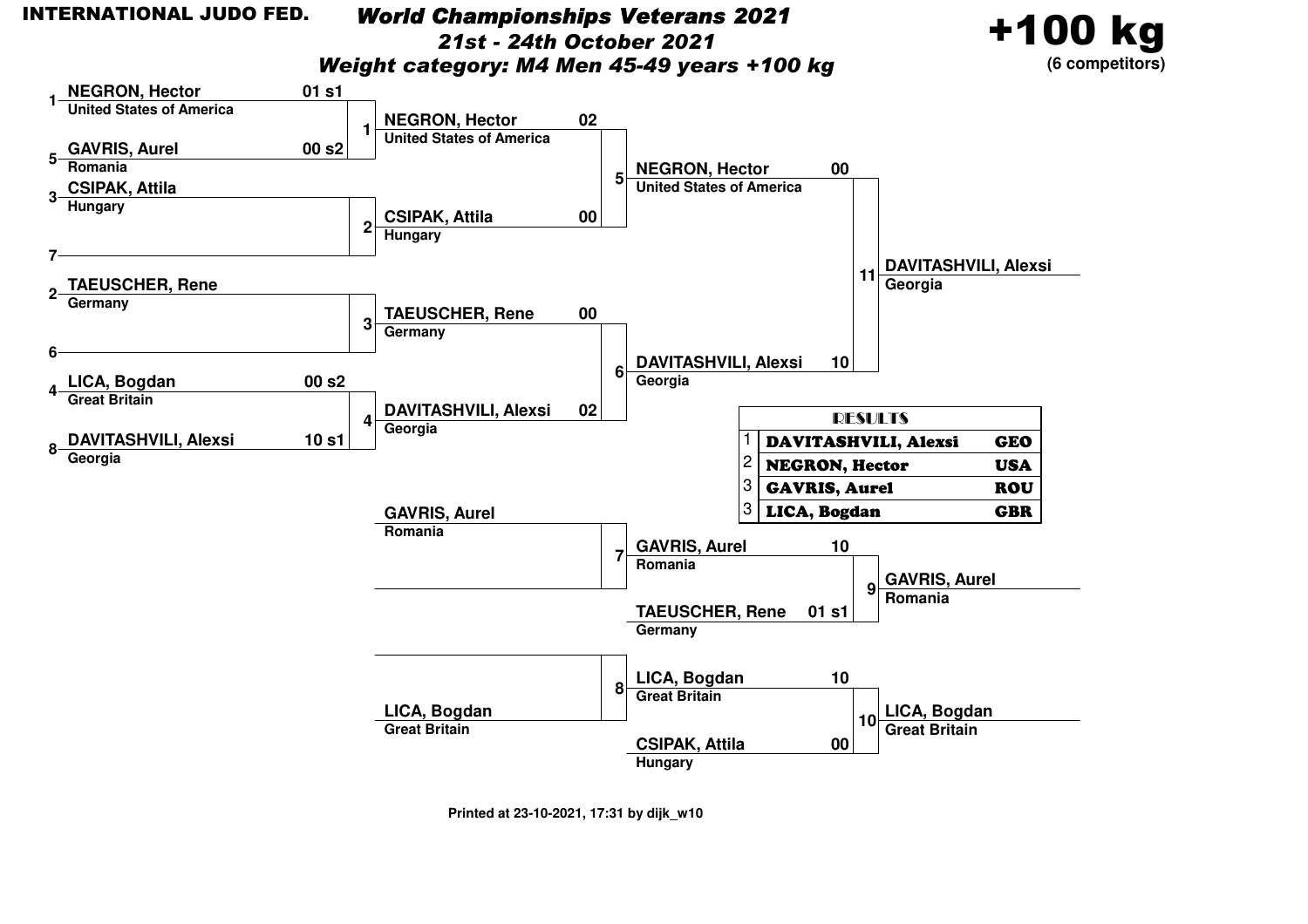## INTERNATIONAL JUDO FED. *World Championships Veterans 2021 21st - 24th October 2021 Weight category: M5 Men 50-54 years -60 kg*

|              |                               |               |    | <b>Fill in winning score</b> |             |                  |              |               |              |
|--------------|-------------------------------|---------------|----|------------------------------|-------------|------------------|--------------|---------------|--------------|
|              | <b>Name</b>                   | <b>Nation</b> | 1  | $\overline{2}$               | 3           | 4                | <b>Wins</b>  | <b>Points</b> | Place        |
| 1            | <b>CONTE, Michel</b>          | <b>FRA</b>    |    | $\mathbf 0$                  | $\mathbf 0$ | $\boldsymbol{0}$ | 0            | 0             | 4            |
| $\mathbf{2}$ | <b>LE PESTIPON, Christoph</b> | <b>FRA</b>    | 10 |                              | $\bf{0}$    | $\boldsymbol{0}$ | 1            | 10            | 3            |
| 3            | SMBAYEV, Zhassassyn           | <b>KAZ</b>    | 10 | 10                           |             | $\bf{0}$         | $\mathbf{2}$ | 20            | $\mathbf{2}$ |
| 4            | KURDGELASHVILI, Mamu          | <b>GEO</b>    | 10 | 1                            | 10          |                  | 3            | 21            |              |

Score points: Ippon 10 / Waza-ari 1 / Penalties 0 **Order of Contests:** 1 - 2, 3 - 4 / 1 - 3, 2 - 4 / 1 - 4, 2 - 3

| <b>Contest</b> | Name                           | <b>Score</b> | <b>Score</b> | Name                       | <b>Time</b> |
|----------------|--------------------------------|--------------|--------------|----------------------------|-------------|
| $1 - 2$        | <b>CONTE, Michel</b>           | 0            | 10           | LE PESTIPON, Christophe    | 2:23        |
| $3 - 4$        | <b>SMBAYEV, Zhassassyn</b>     | 0            | 10           | KURDGELASHVILI, M.         | 1:11        |
|                |                                |              |              |                            |             |
| 1 - 3          | <b>CONTE, Michel</b>           | 0            | 10           | <b>SMBAYEV, Zhassassyn</b> | 2:33        |
| $2 - 4$        | <b>LE PESTIPON, Christophe</b> | $\bf{0}$     | 1            | KURDGELASHVILI, M.         | 3:00        |
| $1 - 4$        | <b>CONTE, Michel</b>           | 0            | 10           | KURDGELASHVILI, M.         | 0:42        |
| $2 - 3$        | LE PESTIPON, Christophe        | 0            | 10           | <b>SMBAYEV, Zhassassyn</b> | 3:25        |

| <b>RESULTS</b> |                                |            |  |  |  |
|----------------|--------------------------------|------------|--|--|--|
|                | 1   KURDGELASHVILI, Mamuka     | <b>GEO</b> |  |  |  |
|                | 2   SMBAYEV, Zhassassyn        | <b>KAZ</b> |  |  |  |
| 3 <sub>1</sub> | <b>LE PESTIPON, Christophe</b> | FRA        |  |  |  |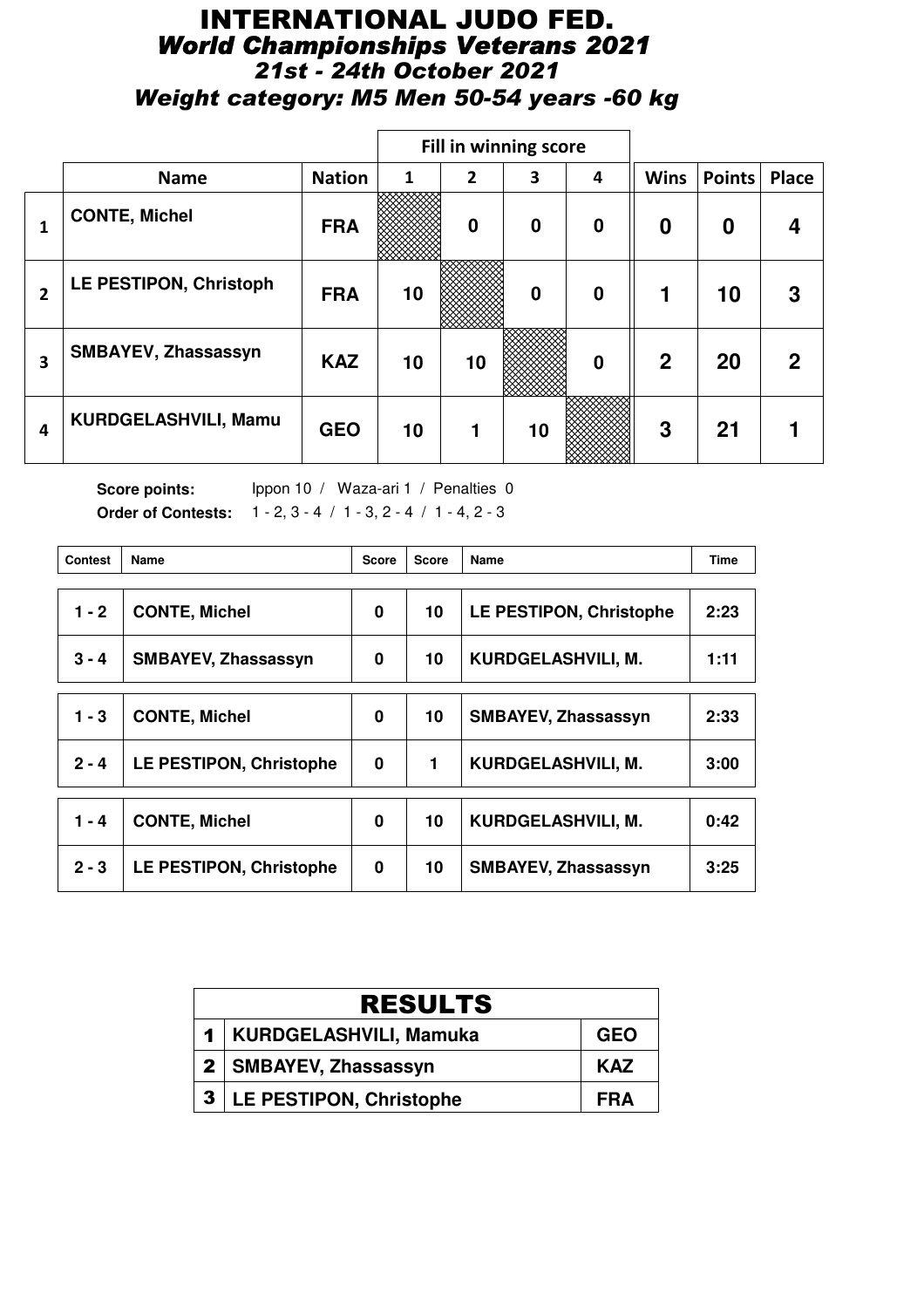## *World Championships Veterans 2021*

*21st - 24th October 2021*

-66

**(8 competitors)**

*Weight category: M5 Men 50-54 years -66 kg*

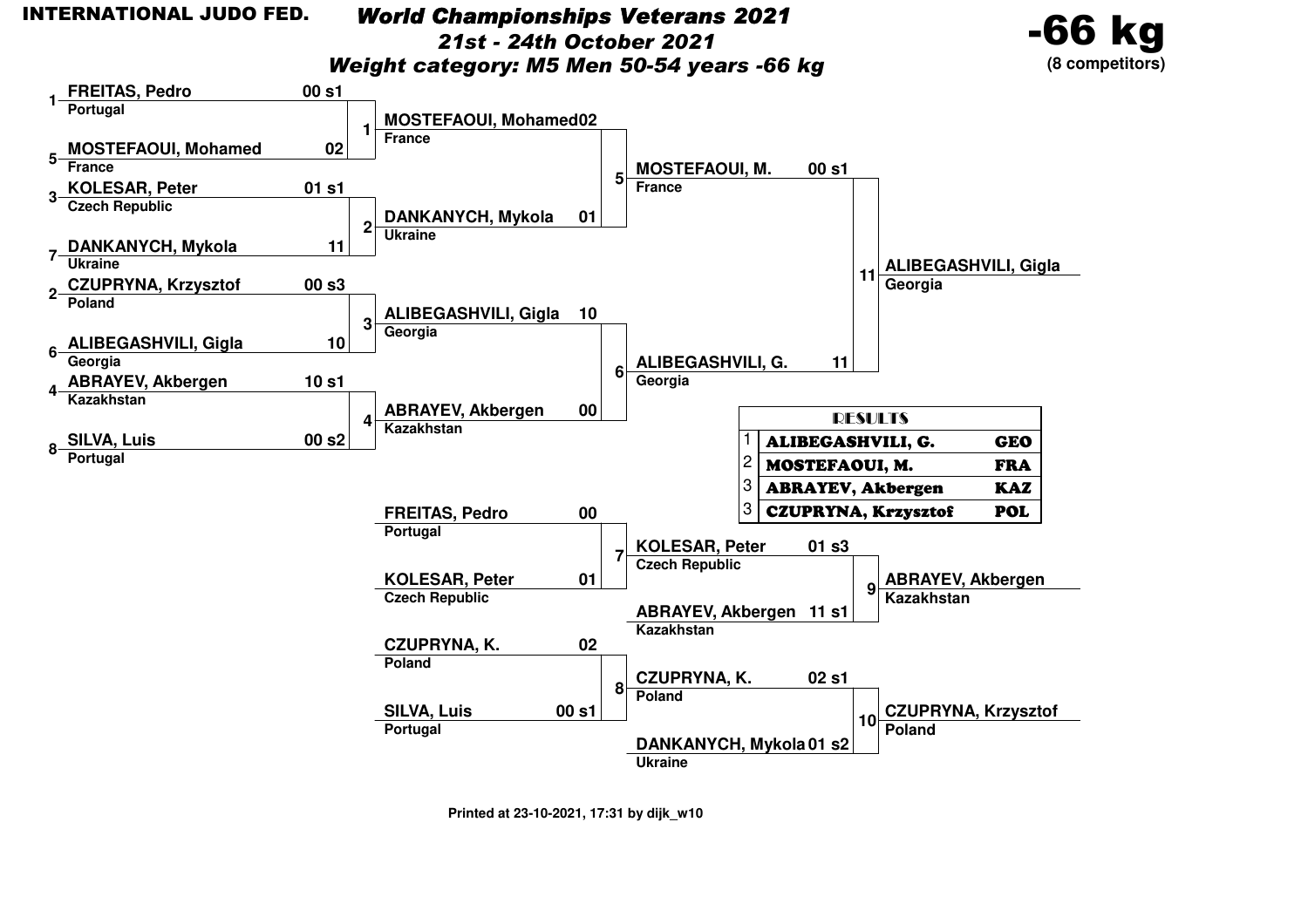### *World Championships Veterans 202121st - 24th October 2021*

*Weight category: M5 Men 50-54 years -73 kg*



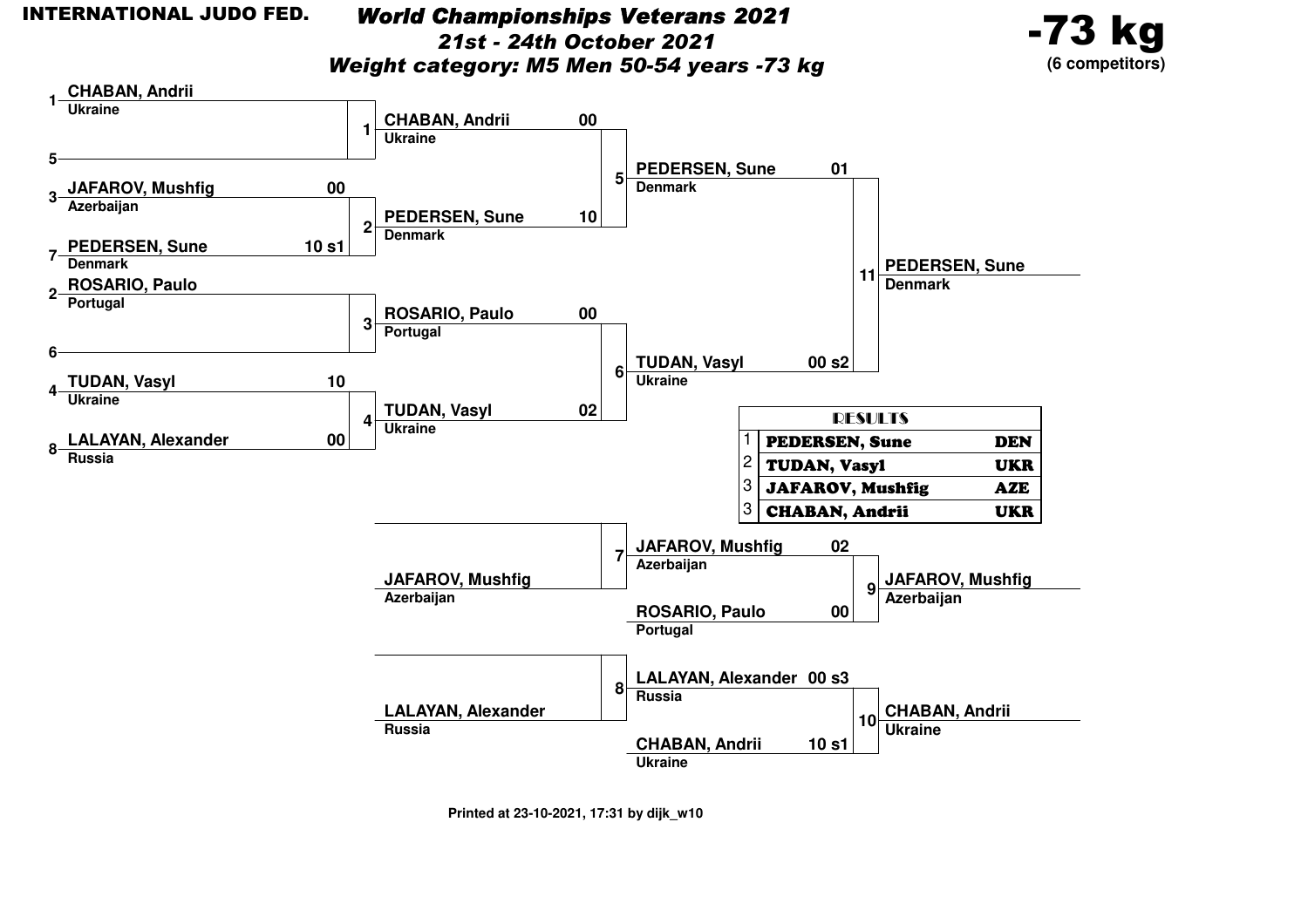#### INTERNATIONAL JUDO FED.

**1**

**5**

**3**

**2**

**6**

**4**

**8**

### *World Championships Veterans 202121st - 24th October 2021*

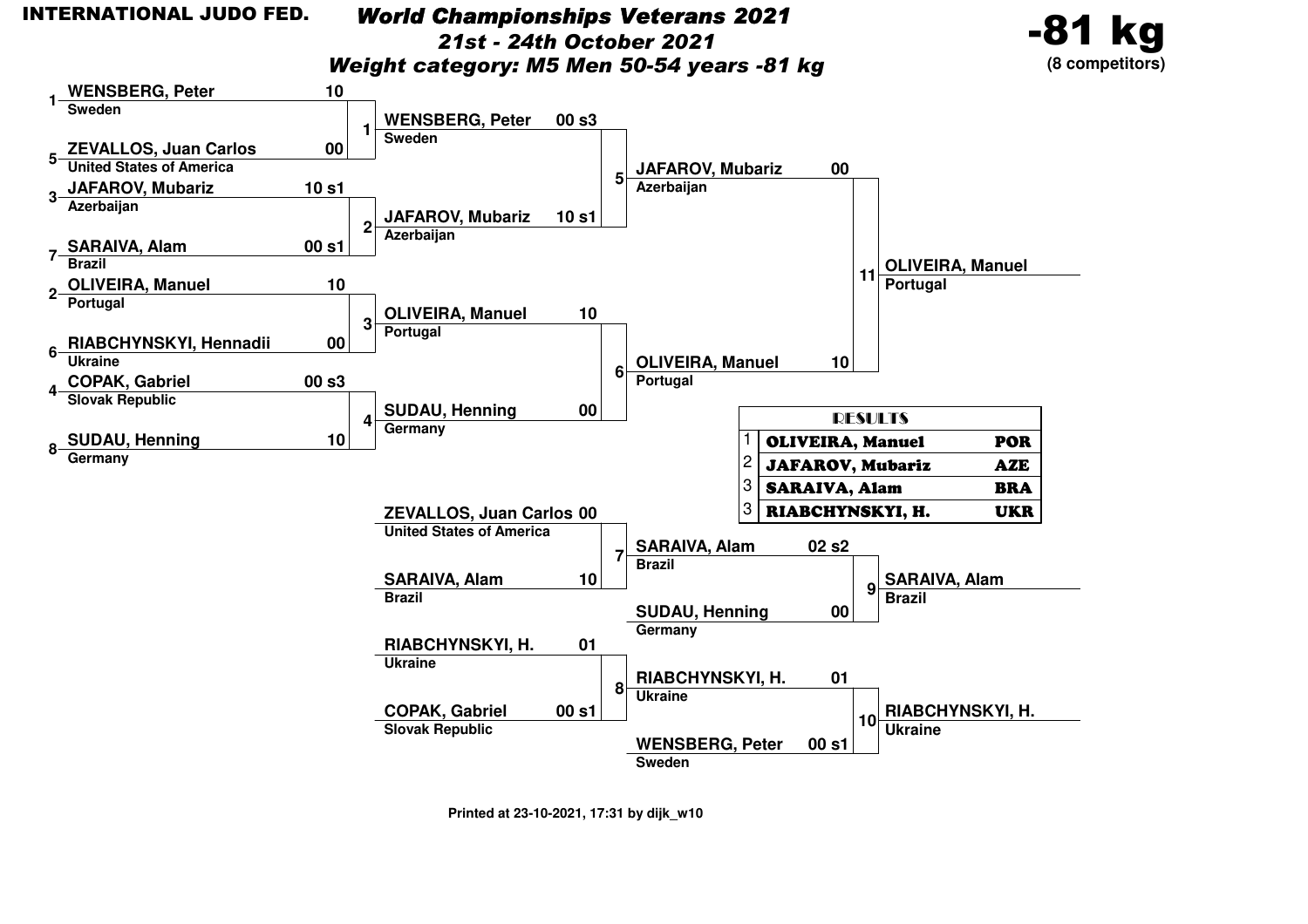**1**

**5**

**6**

**4**

### *World Championships Veterans 2021*

*21st - 24th October 2021*

-90 kg

*Weight category: M5 Men 50-54 years -90 kg*

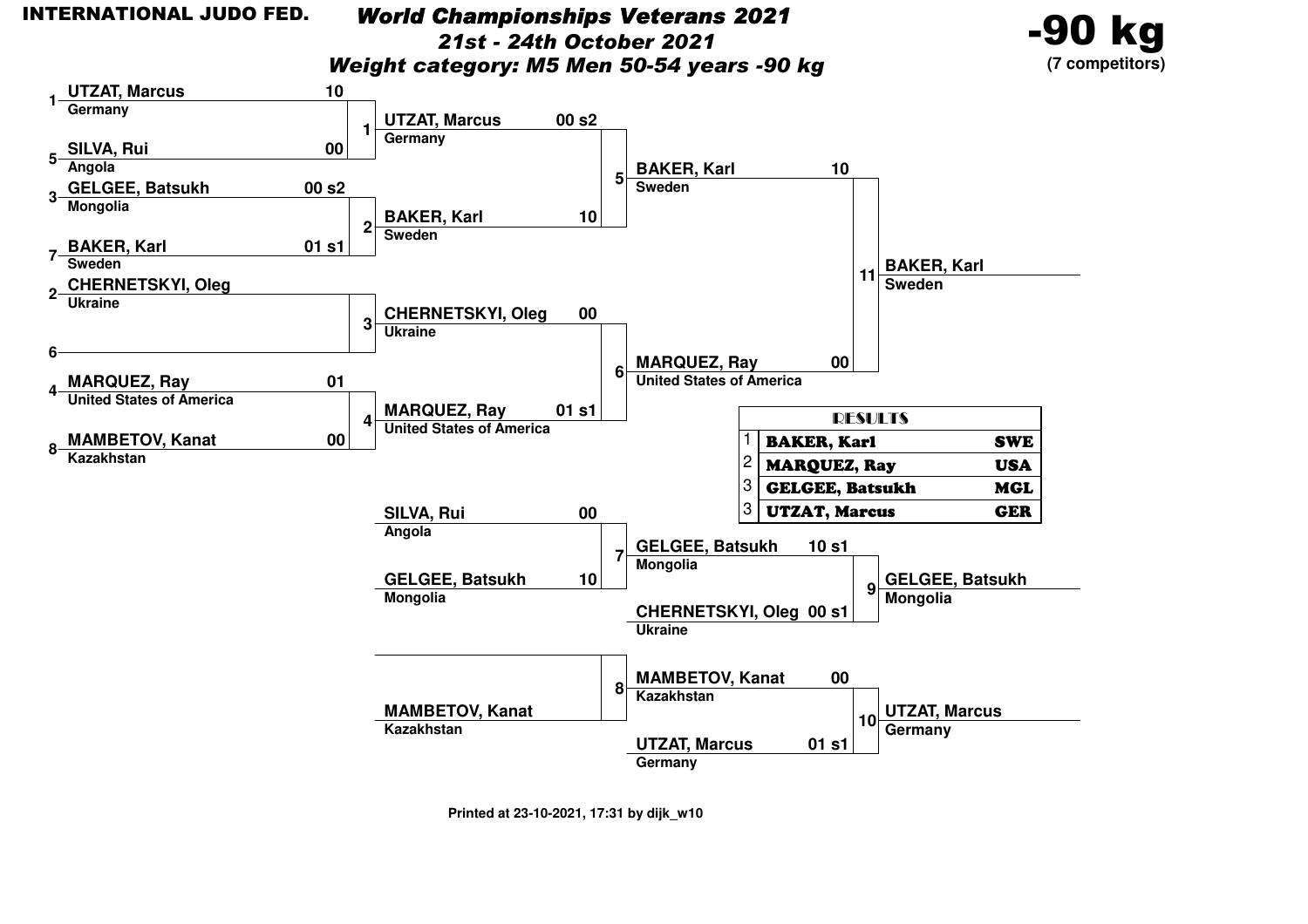**1**

**5**

**6**

**4**

**8**

### *World Championships Veterans 2021*

*21st - 24th October 2021*

-100 kg